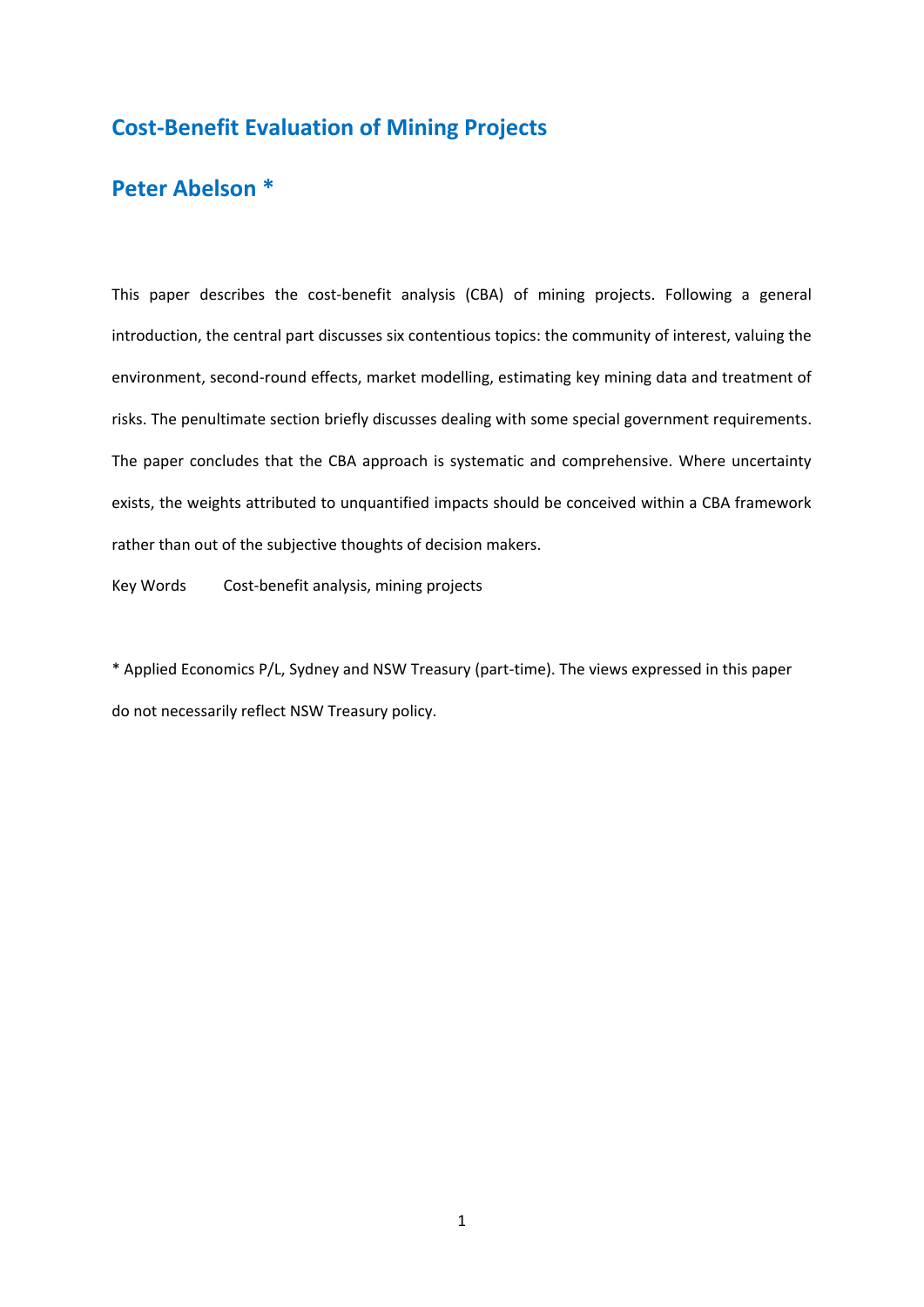## **1. Introduction**

The evaluation of mining projects is often contentious. However, as Kingston (2001) showed, costbenefit analysis (CBA) is a general method of project evaluation. This paper shows how CBA can be applied to mining projects. The main examples are from coal mining but the evaluation process is general.

Sections 2 and 3 describe the cost-benefit approach and estimation methods for the major costs and benefits of mine projects respectively. Section 4 discusses six major issues in the evaluation process. Section 5 briefly describes economic responses to some political issues. There is a brief concluding section.

## **2 Basic Cost-Benefit Framework**

Cost-benefit analysis estimates and compares the total benefits and costs of a project to the members of a specified community. To do this, a CBA:

- Lists all groups in the specified community affected by the project.
- Assesses all impacts compared to a counterfactual scenario.
- Values the effects on welfare in monetary terms.
- Aggregates these benefits and costs and estimates the net present value to the specified community.

Impacts are sometimes categorised as economic, social or environmental. However, the overall aim of CBA is to estimated net welfare effects. Allocating each impact to a category is not particularly helpful and indeed may be unhelpful as some impacts may be allocated to more than one category and encourage double counting.

CBA may be conducted at various geographical levels (international, national, state or regional). Critically, the principles and methods of CBA are the same at any spatial level. However, impacts that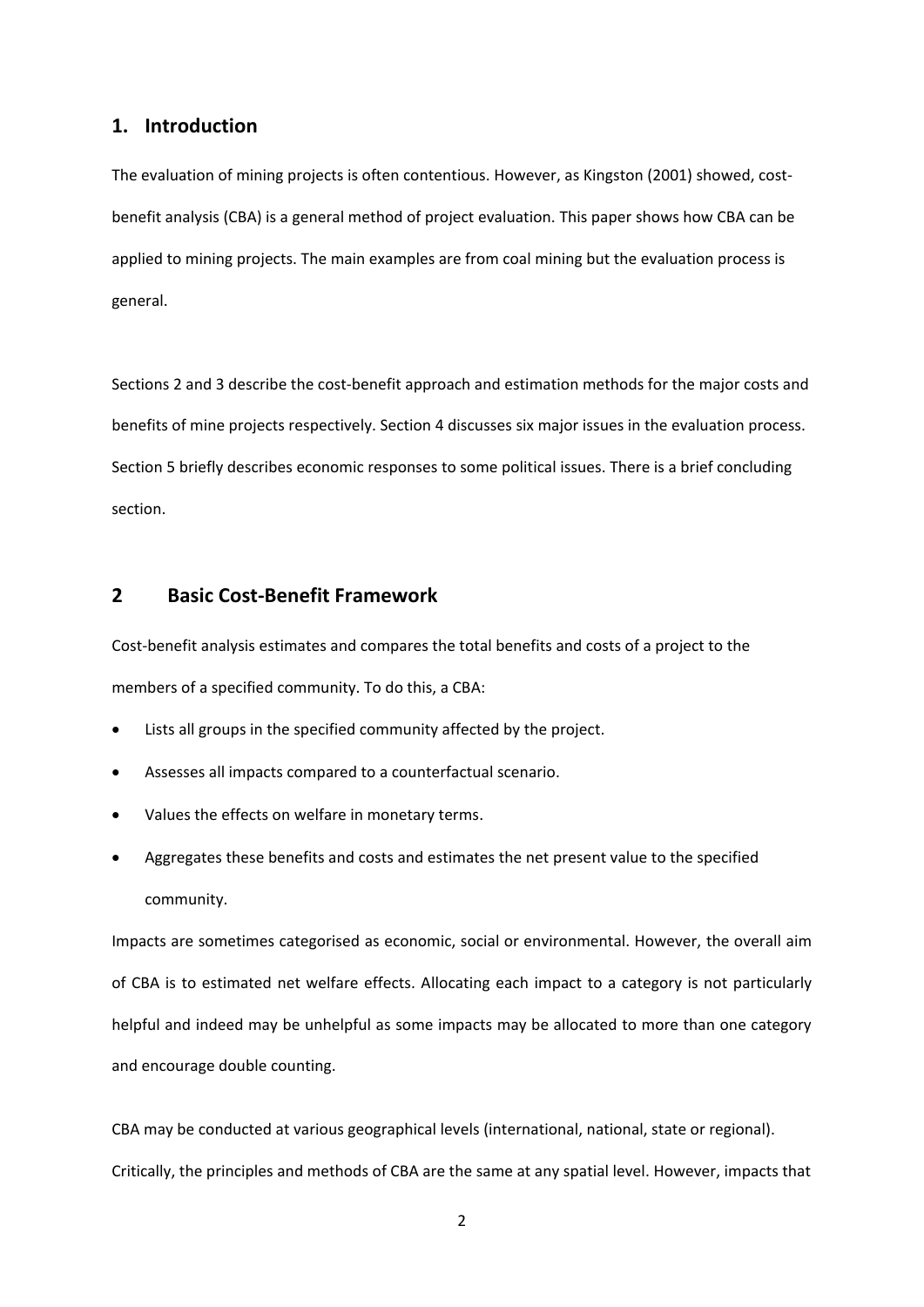are transfers within one spatial level, such as the nation, may be benefits or costs at another spatial level, for example a regional level.

As shown in Figure 1, for most projects there are first-round effects, which may be direct or indirect effects, and second-round (follow-on) effects. The **direct** effects are the costs and revenues borne by, or accruing to, the parties involved in developing and operating the mining project and the taxes and royalties from the project. **Indirect** impacts relate to third parties. These include environmental and social impacts on third parties and impacts in related markets which may be complementary or substitute activities. Firms supplying a mine are complementary activities. Other coal mines may represent a substitute activity. In principle, all first-round impacts are included in a CBA, regardless of whether they are direct or indirect effects.

**Second-round effects** are defined here as flow-on impacts due to spending associated with firstround income gains. These effects are not usually included in a CBA. However, if costs are incurred at one spatial level (say state) and benefits accrue at another level (locally), second-round impacts may be material for a report on local effects. This contentious issue is discussed in Section 4.



**Figure 1 First and second-round effects of projects and policies**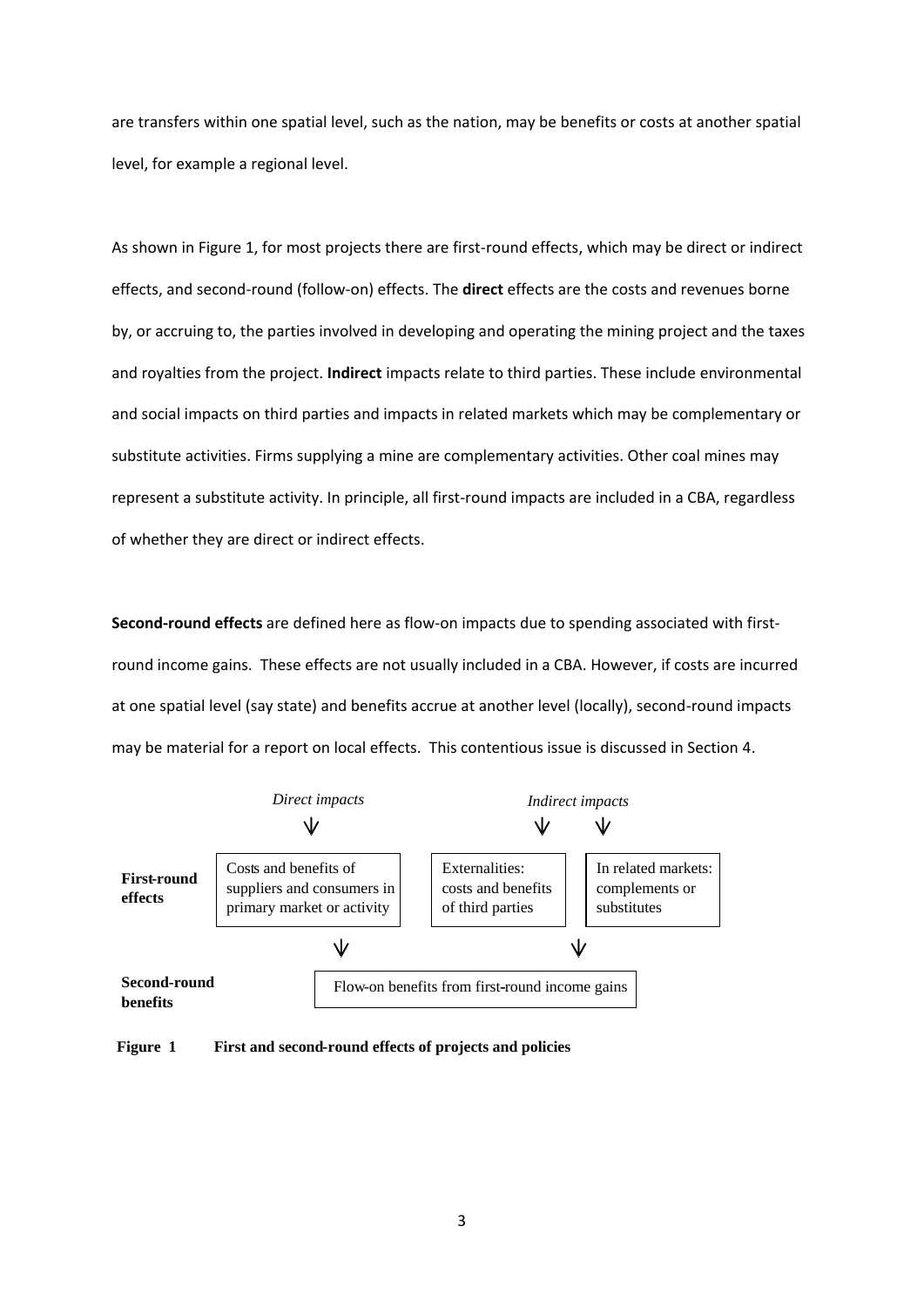## **3 Estimating Costs and Benefits**

As shown in Figure 2, the net public benefit (or cost) of a mining project equals the direct project benefit less any associated public expenditure and social or environmental impacts that are not internalised in mining company costs. There may also be other economic impacts on businesses, which may be positive or negative. Each category is discussed below.



 **Figure 2 Estimating the costs and benefits of mining projects**

#### **Direct Net Benefit or Cost from Project**

The direct value of the mining project mining (VMP) is given by:

$$
VMP = GMR + RV - (OCL + CI + OC + EMEC + RE)
$$
\n
$$
(1)
$$

where GMR is gross mining revenue, RV is the residual value of the land and capital assets, OCL is the opportunity cost of the land in foregone uses, CI is capital investment, OC is operating costs, EME is environmental mitigation expenses and RE is rehabilitation expenses. To avoid double counting, any part of the current land price that reflects possible future mining profit should be excluded. All values are estimated over the project life and discounted to a present value.

### **Net Public Infrastructure Cost**

The net public infrastructure cost is the cost of any related public expenditure (e.g. water, drainage, roads) not included in the mining company costs. Where these services provide a benefit to nonmine users, the costs attributed to the project should be pro-rated approximately with benefits to the mine project and other users.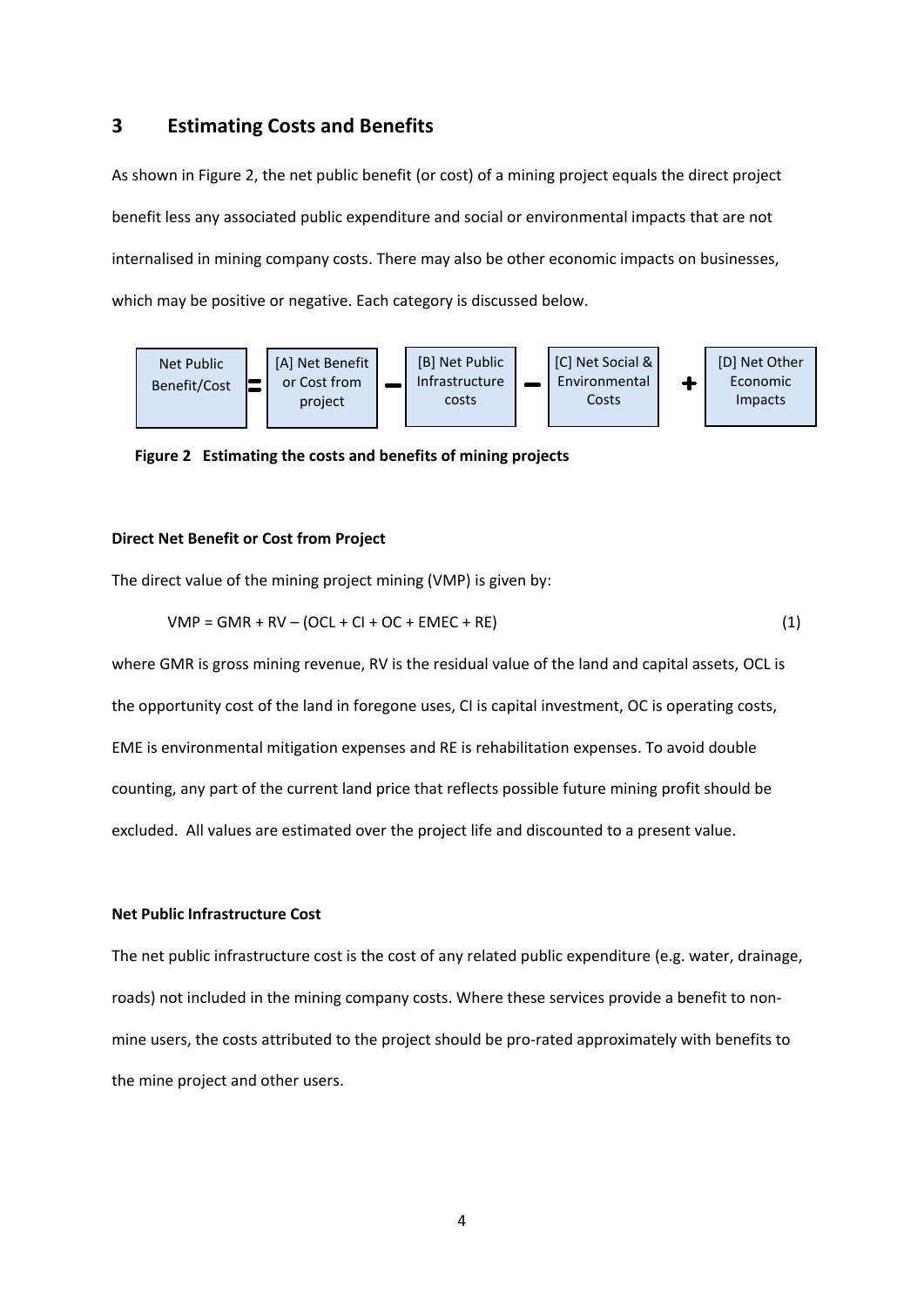The provision of social infrastructure associated with employment and population growth (such as housing, community services, schools and hospitals) should generally not be included as a cost of the project for two reasons. First, some services, such as housing, are generally self-financing and do not impose a cost on local communities. Second, schools and hospitals are needed generally to accommodate population growth. Therefore, any expense is generally transferred from one area to another. However, if there are exceptional expenses associated with a project due to above average costs of provision or specific location issues, they should be counted as a cost against such a development.

#### **Valuing Social and Environmental Impacts**

Potential social and environmental impacts include: water quality, air quality, carbon emissions, noise, vibration, loss of visual amenity, traffic congestion, impacts on biodiversity (flora and fauna), quality of open space, rural amenity and culture, and heritage.

Estimating environmental (or social) impacts involves three stages:

- 1. Estimating the physical impacts on the environment, e.g. impacts on water quality, after allowing for remediation works.
- 2. Estimating the net effects of these impacts on business, e.g on agricultural productivity, and on households, e.g. on health.
- 3. Monetising these impacts.

Some impacts, such as effects on air quality, traffic congestion and noise, generally have quantifiable impacts on the environment. However, in some cases, as with the impacts of mining on water quality or biodiversity, the impacts may be less certain.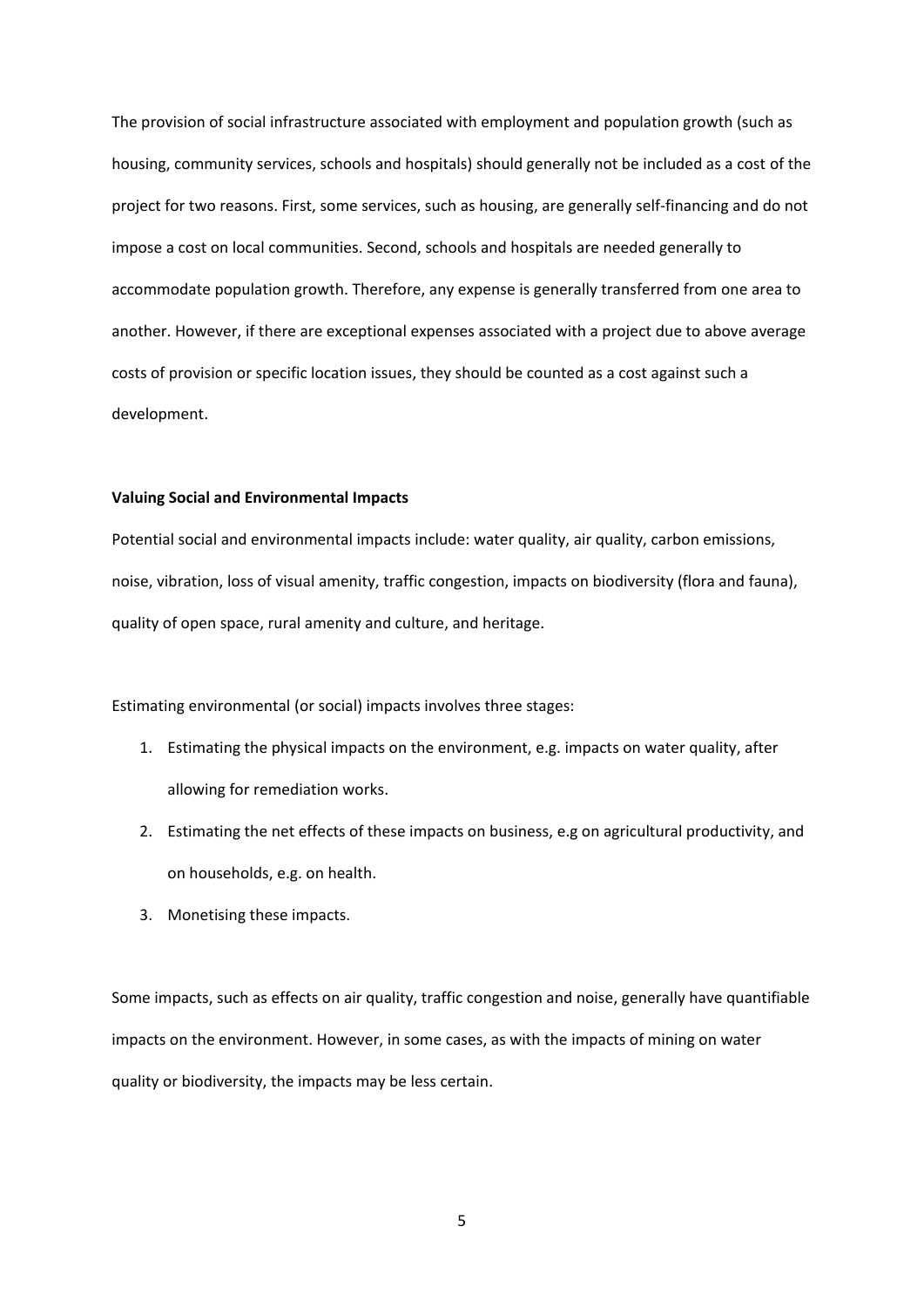There are three main kinds of effects: on economic productivity, health and household amenity. For example, a change in water quality may have significant effects on agricultural productivity, population health and recreational amenity. Estimates of these impacts are generally feasible.

Third, these estimated effects are valued in a monetary unit. Estimates of impacts on business are usually straightforward. Likewise for health, there is substantial material on how to estimate the costs of health impacts borne by government (health care costs), business (loss of output) and households (lifestyle costs). See for example US Environmental Protection Agency (2010). The valuation of environmental amenity, such as loss of quality open space or biodiversity or a change from a rural/agricultural environment to a mixed rural/mining environment is more complex. Section 4 discusses valuation options.

#### **Other First-Round Economic Impacts**

Other first-round economic impacts may include:

- Mining worker surpluses.
- Economic surpluses of suppliers of plant, equipment and materials to the mining project.
- Losses of economic surpluses of competitive mining operations.
- Losses of economic surpluses associated with the displaced base case activity.
- Changes in economic surpluses due to changes in visitors.

Mine workers who would otherwise be unemployed, working part-time or even working in other sectors may gain higher wages than they would without the project. The real welfare benefit (surplus) for the worker is the difference between the wage in the mining project and the minimum wage that he or she would accept for working in the project. This is known as the reservation wage and it reflects both employment opportunity costs and occupational preference.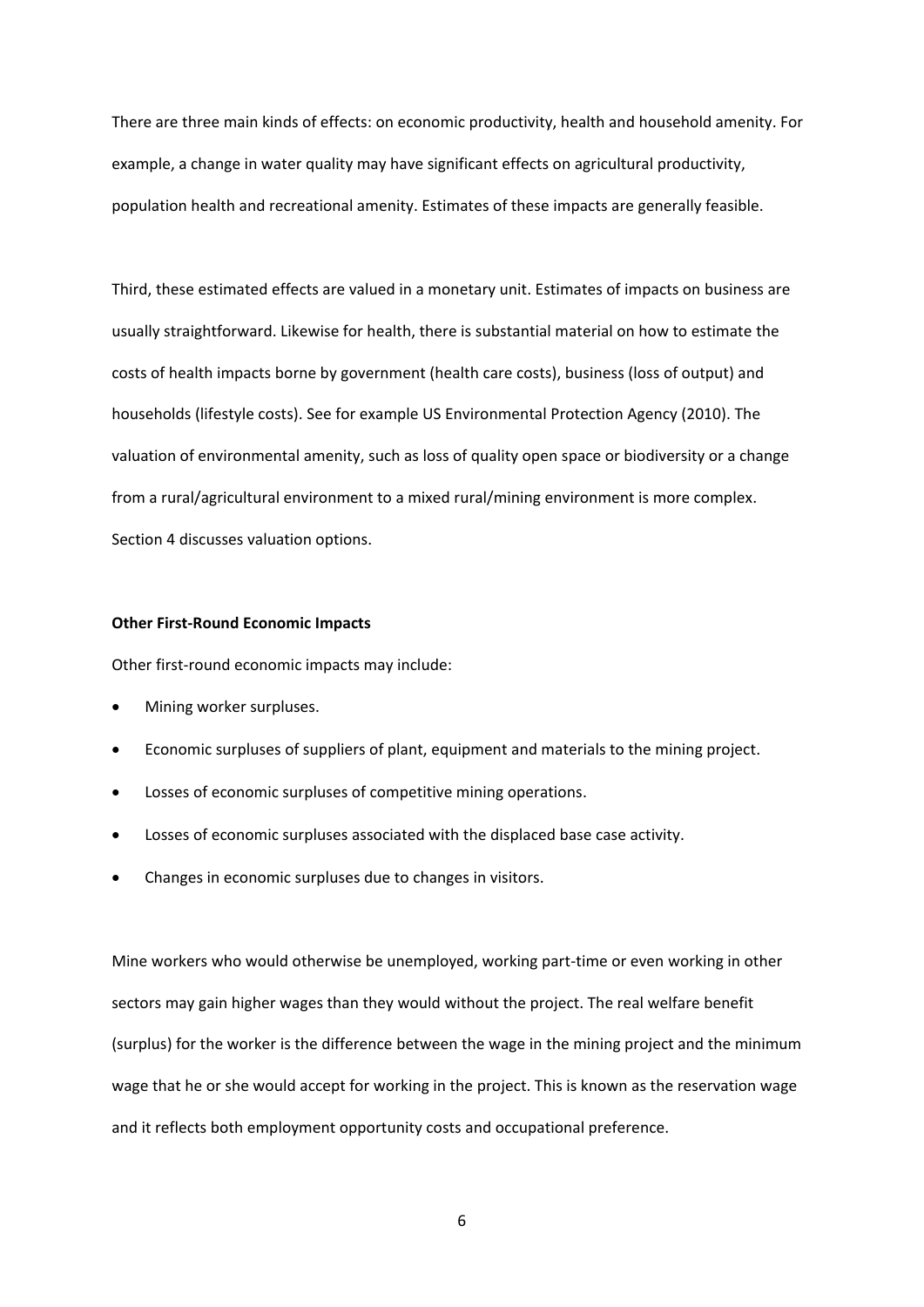Alternatively, the estimated 'reservation wage' rather than the actual wage may be adopted as the real cost of mine workers. Under this approach, any worker surplus is included in the direct project surplus. If there is a worker surplus, it does not matter whether this is accounted for as part of the project surplus or separately.

Likewise, where markets are not fully competitive, suppliers to a mining project may achieve higher surpluses reflecting the difference between the prices received for the supplies and the marginal costs of production. As BAEconomics (2014a) points out, the information for this type of analysis generally does not exist, mining businesses often have many suppliers and would not know either their margins or the party to whom any such surpluses might accrue. Thus, if proponents of mining projects claim these indirect economic benefits, the relevant margins need to be substantiated.<sup>1</sup>

On the other hand, in some circumstances a new coal project may reduce the net income of another coal mine (or mines) by reducing either quantity they sell or the price received. This is less likely in the world (export) market than in the local market.

Also, firms that supplied the forgone land use activity, for example with inputs to a livestock business, may lose some business and associated economic surplus. Again, validation would be required.

Finally, a change from an existing use, say agriculture, to mining may affect visitors to the area. Thus firms supplying tourism-related services may lose net income. However, this may be a short-run impact as investment in facilities will adjust to new tourism levels and tourism firms will not carry

**.** 

 $1$  To allow for all production effects it would be necessary also to include surpluses of firms that supply goods to firms that are supplying equipment, materials and so on to the mine project (see Section 4).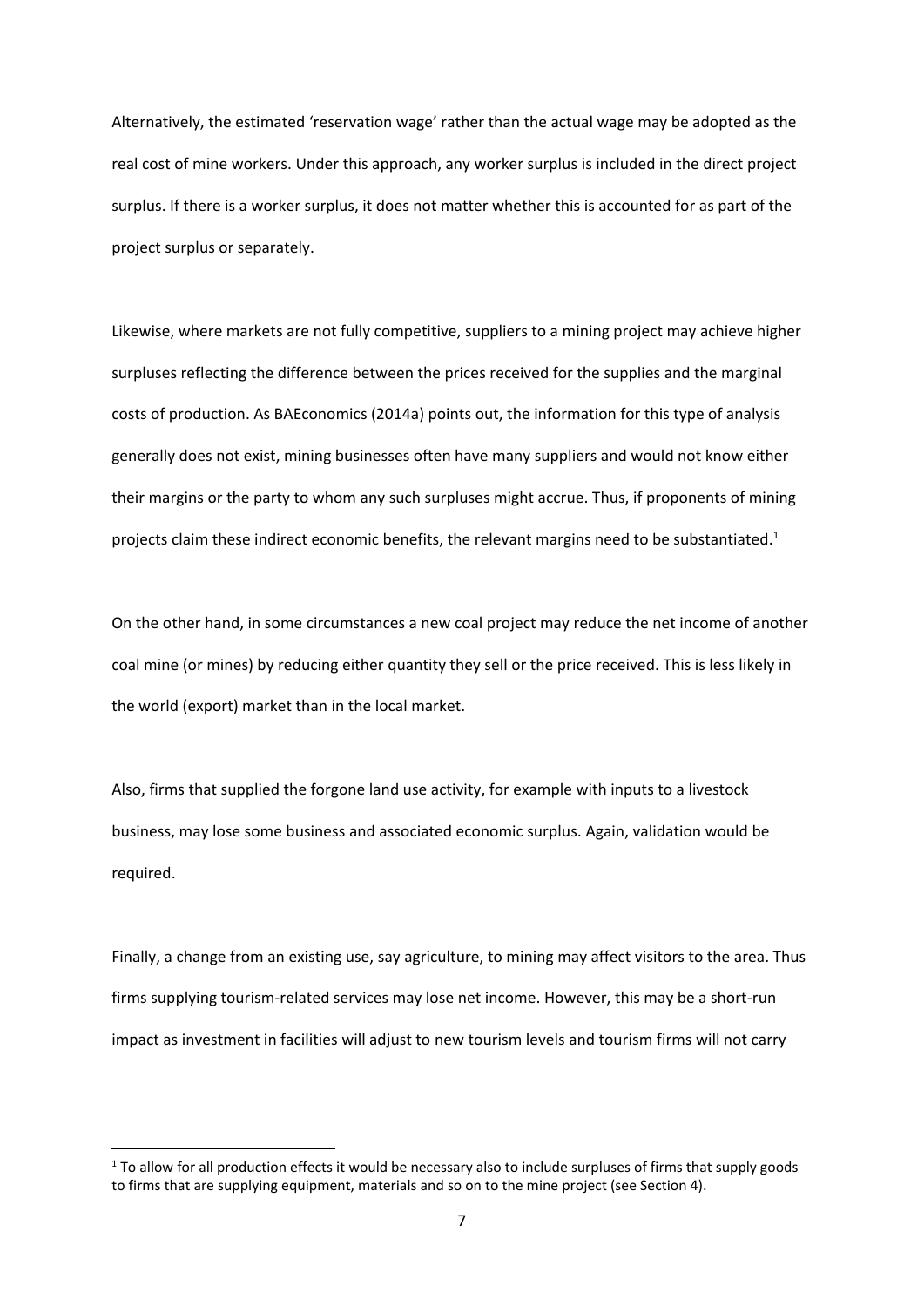excess capacity in the long run. On the other hand, some businesses, including accommodation businesses, may *gain* surplus as a result of extra mining workers.

Overall, the first-round economic effects in related markets are usually small relative to direct project returns. They arise when prices exceed marginal costs for new output. Changes in prices (without quantity changes) are gains to some people and losses to others—i.e. they are transfers between communities. However, where local effects are reported, transfer effects may need to be identified.

## **4 Some Special Issues**

In this section we discuss six contentious topics: the community of interest, valuing the environment, second-round effects, market modelling, estimating key mining data and treatment of risks and uncertainty.

#### **The community of interest**

The selection of the community of interest is a policy matter, but it also has economic consequences. In state-based decisions, the state is usually the main community of reference (see NSW Treasury, 2007). However, a regional or local assessment is also often called for. Here we discuss three related issues: the definition of a region or local area, the estimation of impacts on a specified community and the implications of specifying sub-national areas of interest.

Defining the boundaries of a local area of interest is always arbitrary. Of more interest here is the treatment of migration. How should a CBA account for workers who migrate into (or out of) the area of interest? The common process in CBA is to consider effects relative to the present state of the world. This would be the businesses and households in the local area in the (without-project) Base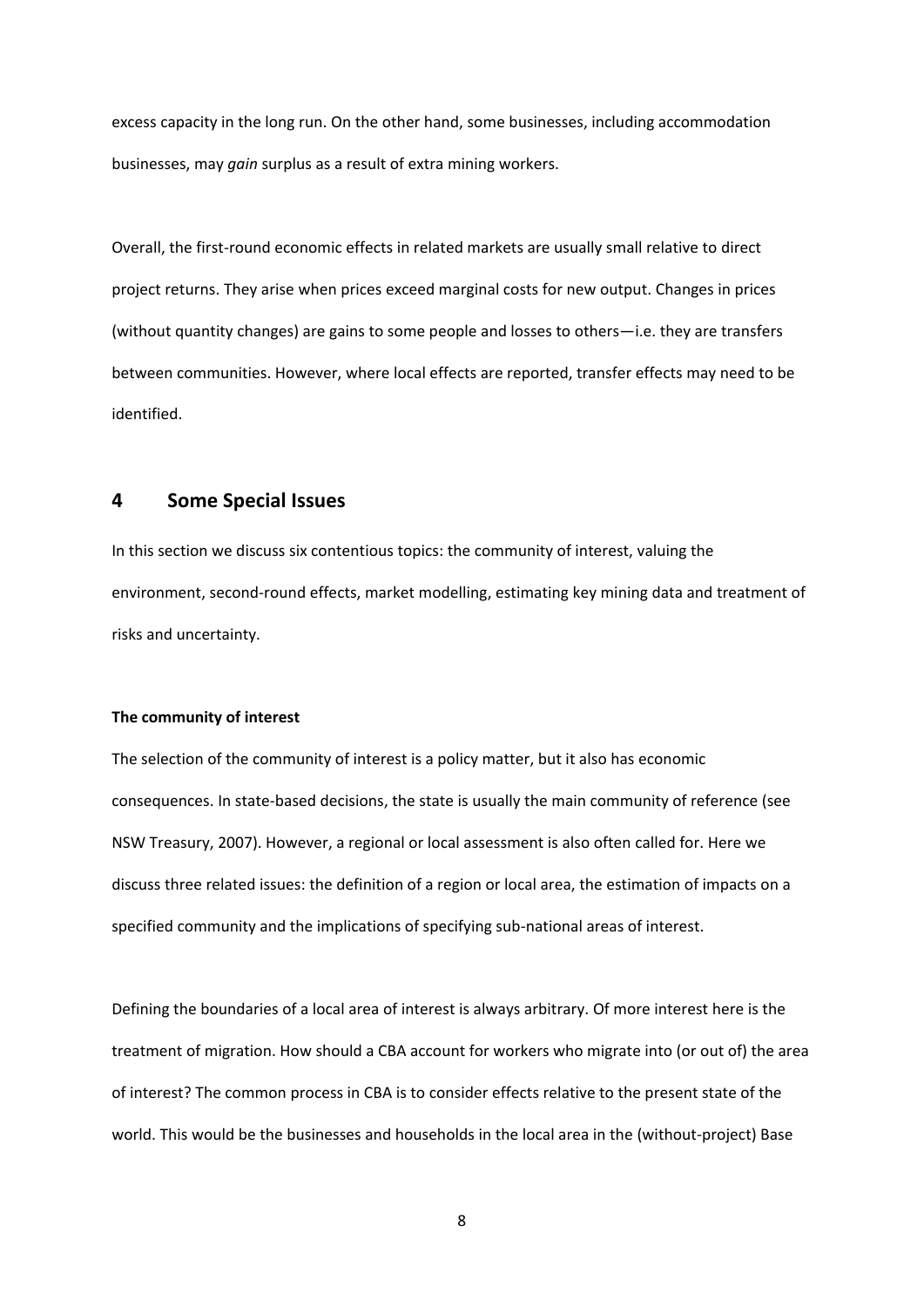Case. In this case, immigrants to the area would not count but workers leaving it would count. Of course, this reflects a value judgment rather than a technical decision.

The major difficulty in determining the impacts on a specific community relate to ownership of, and returns to, capital. A mining surplus may accrue to various parties including: existing and new landowners, the Commonwealth via company taxation, the state via royalties and payroll tax, shareholders, mining employees via higher wages, and suppliers of goods and services to the mining business. Also, some Commonwealth revenue may be recycled back to the state.

If the state is the community of interest, returns to entities outside the state should be excluded from the CBA. This is complicated when a company has complex structures and shareholder registers. Also, shareholders often include superannuation and investment funds where the beneficiaries are unclear. Related difficulties arise with identifying sources of supplies for a mining project.

The problem also arises with related market impacts where local firms have non-local ownership. The NSW Planning Advisory Commission (PAC, 2014a) refused Anglo American's application to expand mining at South Drayton (also Hunter Valley) largely because of its alleged economic impact on two world class horse stud farms: Coolmore which has a substantial Irish ownership and Woodland owned largely by Middle Eastern interests.

Clearly, estimating local, or even state, impacts is a considerable task especially for returns to capital. There is a strong case for starting from a global perspective and working down to lower geographical levels as far as is practical.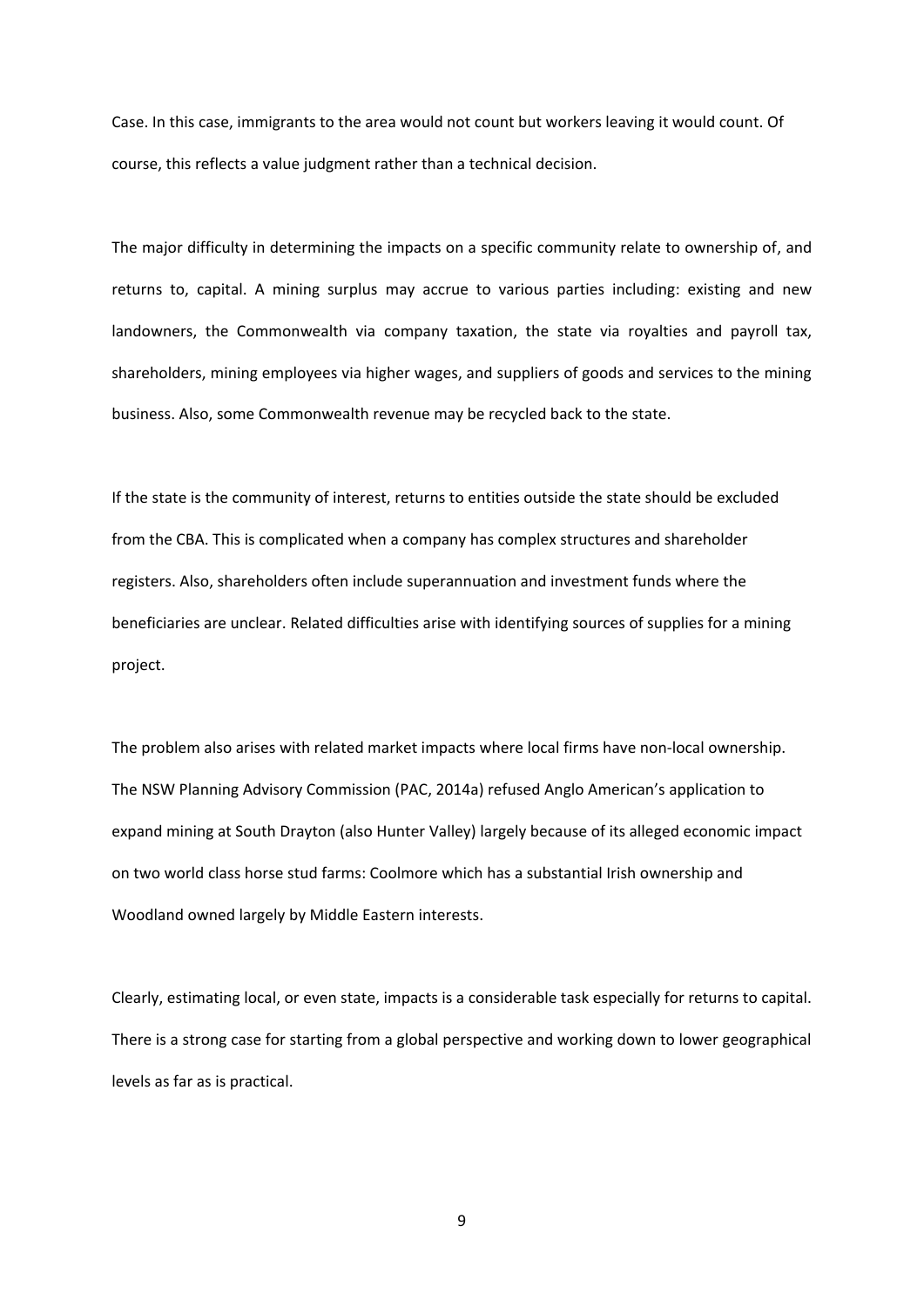Turning to policy implications, it has long been established that protecting local businesses (for example by giving them preference in state government contracts) is contrary to national and state interests. Similar arguments apply to approving development applications (DAs) on a state basis. NSW would reject DAs with a significant return to Victorian households and Victoria would reject DAs with a significant return to NSW households and households in both states would be worse off as a result.

Moreover adopting a state criterion, development approvals would depend on both the net benefits of the project and the amount of non-state ownership. Mines with local state ownership would be given preference over mines with foreign ownership. This could lead to complicated regulations. For example, governments would have to stop a foreign-owned mine selling the property to an Australian company for the purposes of gaining development approval and then buying it back after mining development was approved!

### **Valuing the Environment**

Valuing the environment is especially controversial. Examples include the NSW Planning Advisory Commission (PAC, 2014b) rejection of minor expansion of the Coalpac mines in Lithgow (NSW) and the Land and Environment Court (LEC, 2012) decision to refuse the Warkworth Expansion Project in Singleton (NSW). In both cases biodiversity losses were cited as the critical factor. Carbon emissions are another major issue.

As we have observed, many environmental impacts, such as air, noise and traffic congestion, can be estimated quite accurately and there are generally accepted levels of air, noise and water pollution for community health and amenity. Nevertheless several issues arise especially for biodiversity impacts.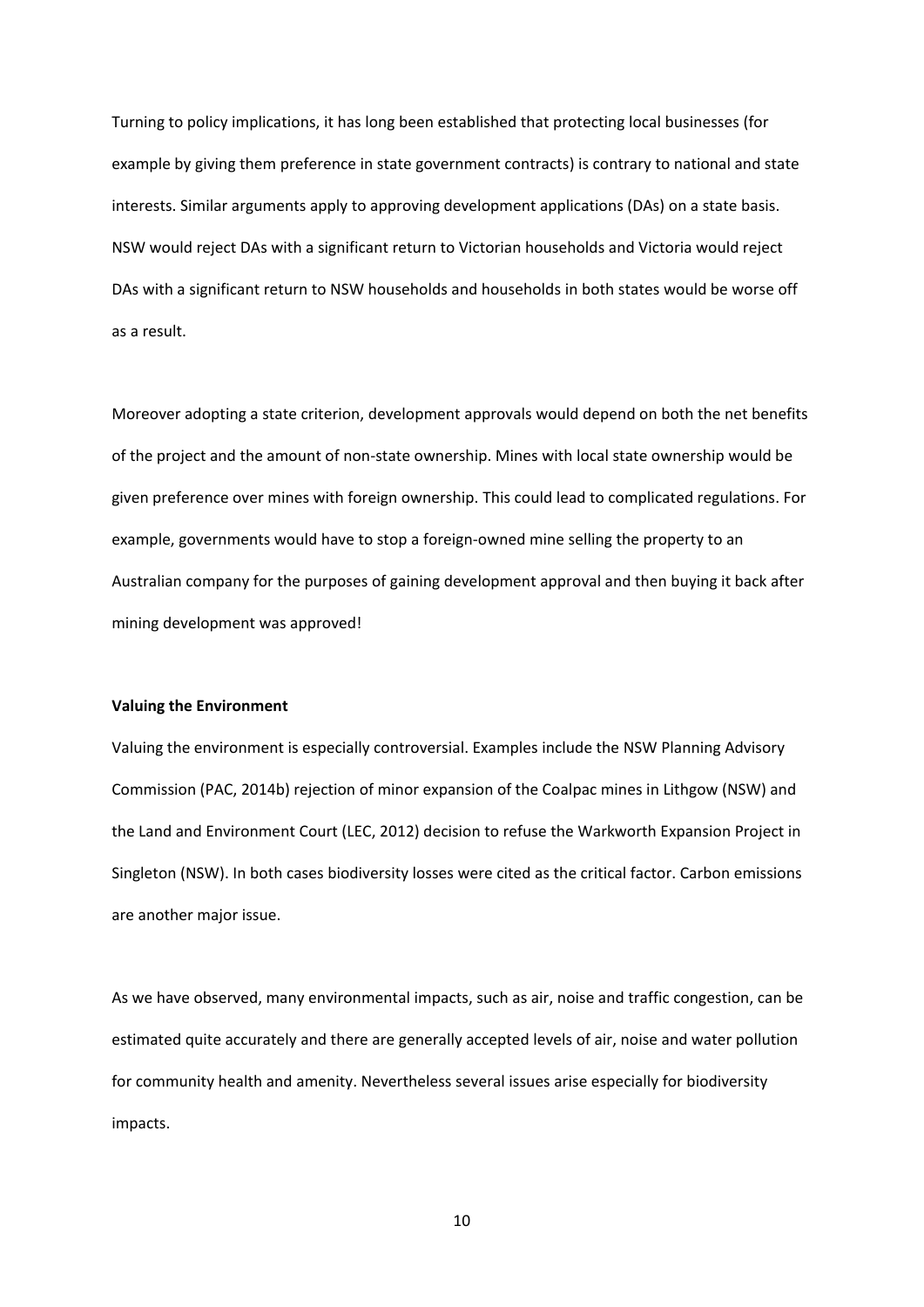A major issue is whether (defensive) expenditure to meet government standards for environmental variables like air quality is an adequate measure of the cost. BAEconomics (2014a) argues that if the standards are met, there are no significant adverse residual effects. However, standards may not be met at all times and all places. Also households have different reactions to air pollution and noise and vulnerable households may suffer even when environmental standards are met.

As a starting point, defensive expenditures to meet required standards provide a fair measure of most environmental costs. However, any residual costs should be recognised and if possible costed. If it is not possible to quantify all effects, some qualitative treatment and judgement may be needed.

With regard to carbon emissions, common practice is to include the global costs of carbon emissions that occur due to mining even though nearly all the costs are borne outside Australia. This may be justified as an obligation to the global community. But the costs of carbon emissions in the transport and end use of the coal are not normally included in project evaluation because the surpluses associated with transporting and burning coal are not counted.

Turning to **biodiversity**, there are issues of quantification and monetisation of the effects. In the case of the Coalpac (Lithgow NSW) mine, the major parties (the proponent Energy Australia, the NSW Office for Environment and Heritage, and the PAC) disagreed significantly on the impact of blasting on the pagoda landform, the existence of various endangered species in the area, the value of the local state forest and the adequacy of the proposed biodiversity offset.

The most common approach to valuing biodiversity is to equate it with the sum of defensive expenditures, including offset and rehabilitation expenses, for example BAEconomics (2014b). In some cases these expenditures would be sufficient to avoid net losses. However, critics contend that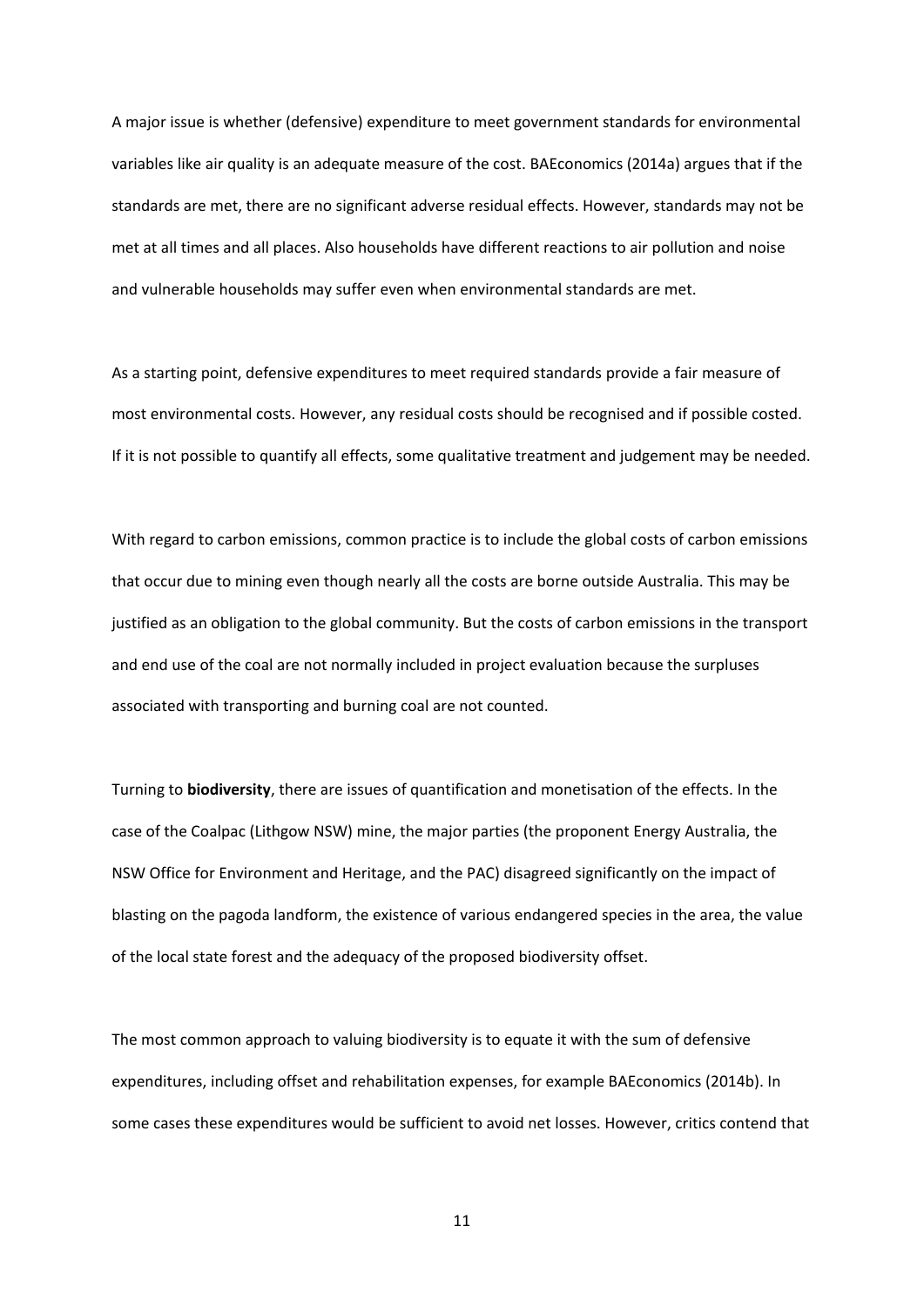biodiversity offsets often do not fully compensate losses of biodiversity, especially where there is a "unique" ecosystem (Campbell, 2014).

In the case of the Warkworth mine (NSW), Gillespie Economics (2009) undertook a choice modelling study to estimate what the NSW community would be willing to pay to preserve some 800 ha from the proposed mining expansion and estimated that the total value of the ecological impacts was \$328m. They employed scenarios and price anchors derived from focus groups and the results were published in a peer reviewed journal (Gillespie and Bennett, 2012). However, the Land and Environment Court (2012) considered that (i) the scenarios provided in the survey were misleading because they did not identify the nature of the endangered ecological communities and (ii) the questions were based on low price anchors, thus invalidating the responses. Further, in its view the community of interest was national, not just NSW, which meant that the CBA study undervalued the ecological impacts.

Another complication is whether public areas should be valued based on what people are willingness-to-pay (WTP) to avoid a change or on willingness-to-accept (WTA) valuations, i.e. the minimum amounts that individuals will accept in compensation for loss of a good. WTA values are often much higher than WTP values (Abelson, 2012). At the heart of many emotional debates is the belief that people are losing public property rights. In Woody Guthrie's famous song: "This land is your land". In this case the appropriate metric is WTA values rather than WTP values. However, it is hard to elicit accurate WTA values because respondents are not budget constrained.

In summary, where possible, valuations should be based on evidence rather than on the subjective personal judgements of decision makers. Defensive expenditures to maintain the status quo are often a reliable measure of the costs. However, this assumes that losses are fully offset. Another approach is a stated preference study to estimate public willingness-to-pay to preserve biodiversity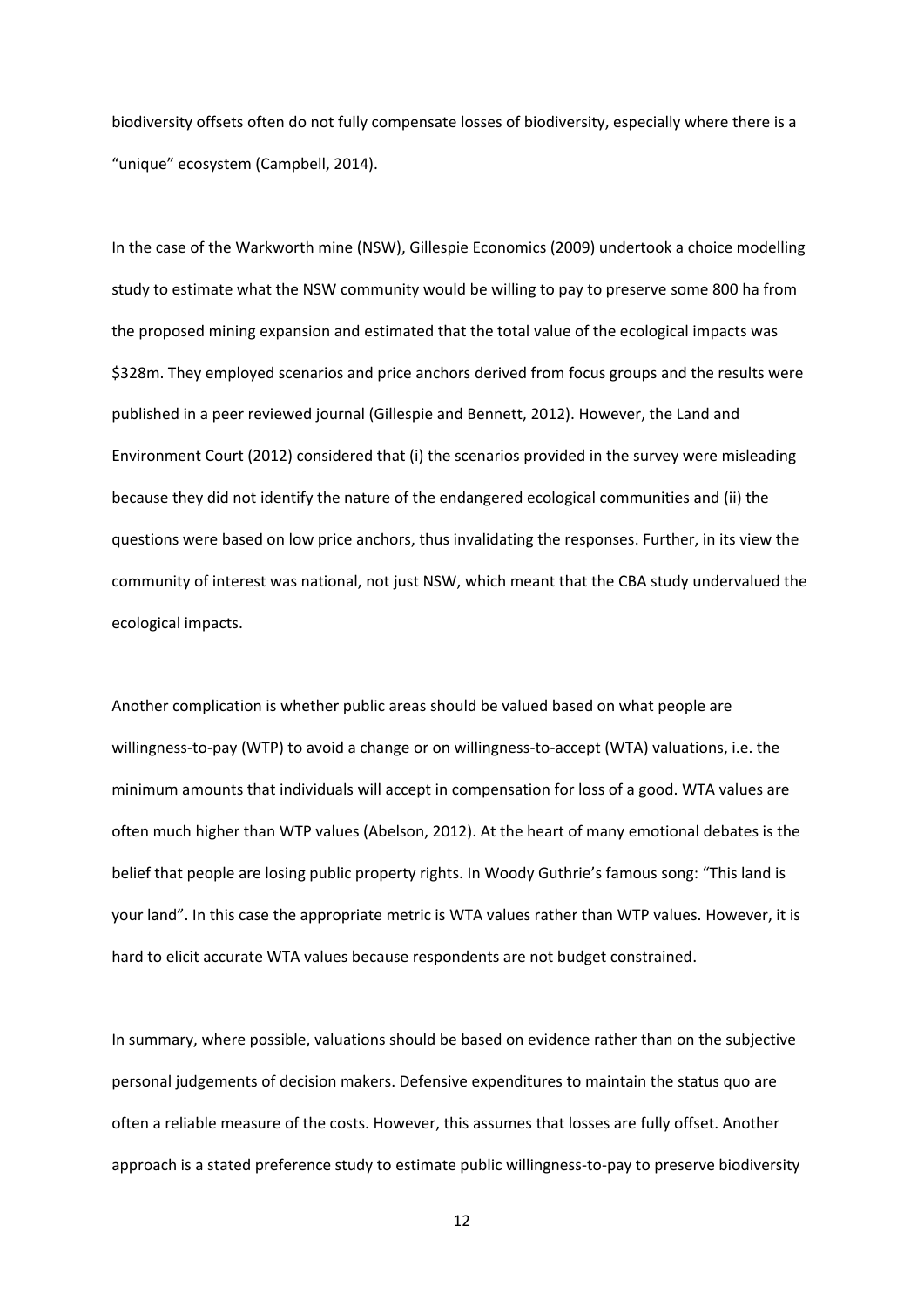and all associated green attributes (rural ambience, visual amenity, etc.). Both Baker and Ruting (2014) and Gillespie and Bennett (2015) provide some support for the use of stated preference surveys. However, BAEconomics (2014a) points out that there may be public scepticism about the results. Also, the application of estimated WTP values presumes no prior rights to the areas of concern. If there are prior rights, WTA values for the loss of public space may be more appropriate.

Whatever valuation method is adopted, it is often useful to compare the valuations with those found in other areas (see Boardman et al., 2011). However benefit transfers need to treated cautiously for highly differentiated biodiversity areas,

#### **First and second-round effects**

**.** 

Unfortunately there is much confusion about first and second-round effects. In this paper, the primary and related market effects are included as first-round (direct and indirect) effects. Secondround effects are flow-on income effects (if any) from first round income changes.<sup>2</sup>

These concepts may be related to the multipliers in input-output (I-O) modelling. Type 1 multipliers reflect business to business transactions. Type 1A multipliers show the increase in output in response to an initial increase in demand + output required to meet this demand. Type 1B multipliers include 1A + induced effects of extra output from other industries. Both multipliers show changes in gross (not net) output and assume no supply constraint.

By contrast, the approach in this paper includes estimated increases in net economic surpluses from 1A type transactions, i.e. surpluses of firms supplying the mining project. It does not include any surplus for firms supplying goods and services to firms that are in turn supplying the mining project

<sup>&</sup>lt;sup>2</sup> Second-round effects are sometimes said to include "indirect" and "induced" effects. Indirect effects are (as in this paper) the result of business to business transactions arising from the direct effects. Induced effects are the results of increased expenditure arising from first-round income effects (household to business activity).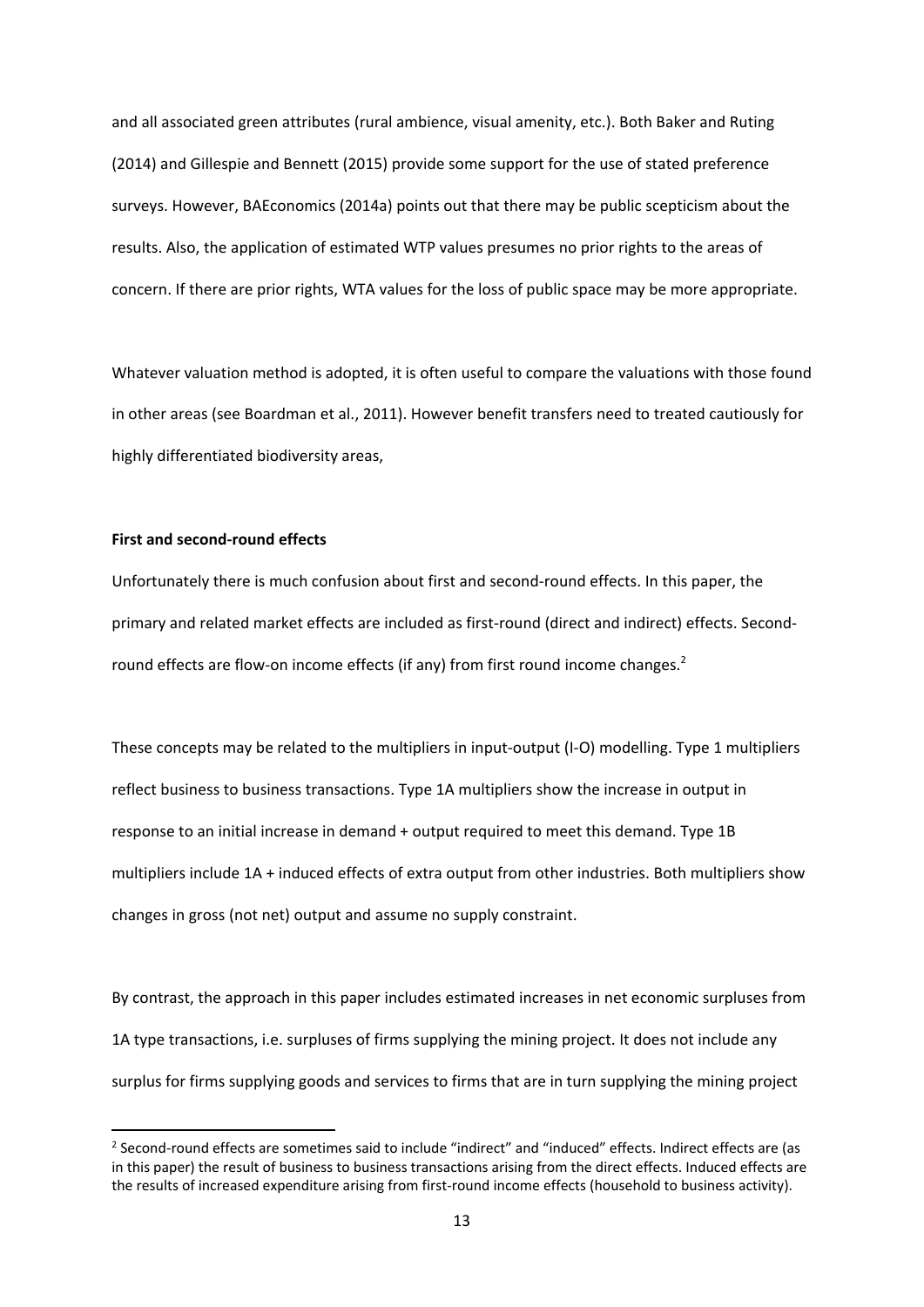(output related to Type 1B transactions). In most cases additional net income from Type 1B effects would be small and can be ignored. Exceptions may occur where a project is a large part of a local economy.

Type 2A multipliers include consumption induced effects. Thus they include benefits arising from expenditure as a result of round-one increases in output. The difference between the Type 2A and Type 1B multiplier drives what we call second-round benefits in this paper. Again the multiplier drives gross output assuming no opportunity cost and is not a measure of welfare gain.

It is generally not appropriate to include these second-round benefits in a CBA study. First, there is generally limited non-structural unemployment. Second, aggregate demand at national or state level is usually independent of project expenditure. It follows that, if there are second-round effects at state or national level, they are generally transfers between areas. Expenditure on project *X* means less expenditure on project *Y*. Accordingly second-round multipliers are generally not allowed for in state or national projects.

However, if a project is assessed at the local level, second-round income effects may be significant, albeit that they confer benefits to one local area at the expense of another one. In this case, the increase in total local income (Δ*TLY*) may be modelled simply as the product of the increase in local incomes (Δ*LY*) due to first-round income surpluses and a multiplier (M):

$$
\Delta TLY = \Delta LY \times M
$$

where  $M = 1 / (1 - MPCL)$ 

*MPCL* = the marginal propensity to consume locally produced goods. The lower is MPCL, the lower is the multiplier. MPCL falls with leakages: income tax, savings (including mortgage repayments) and expenditure on imported goods (in local areas most goods are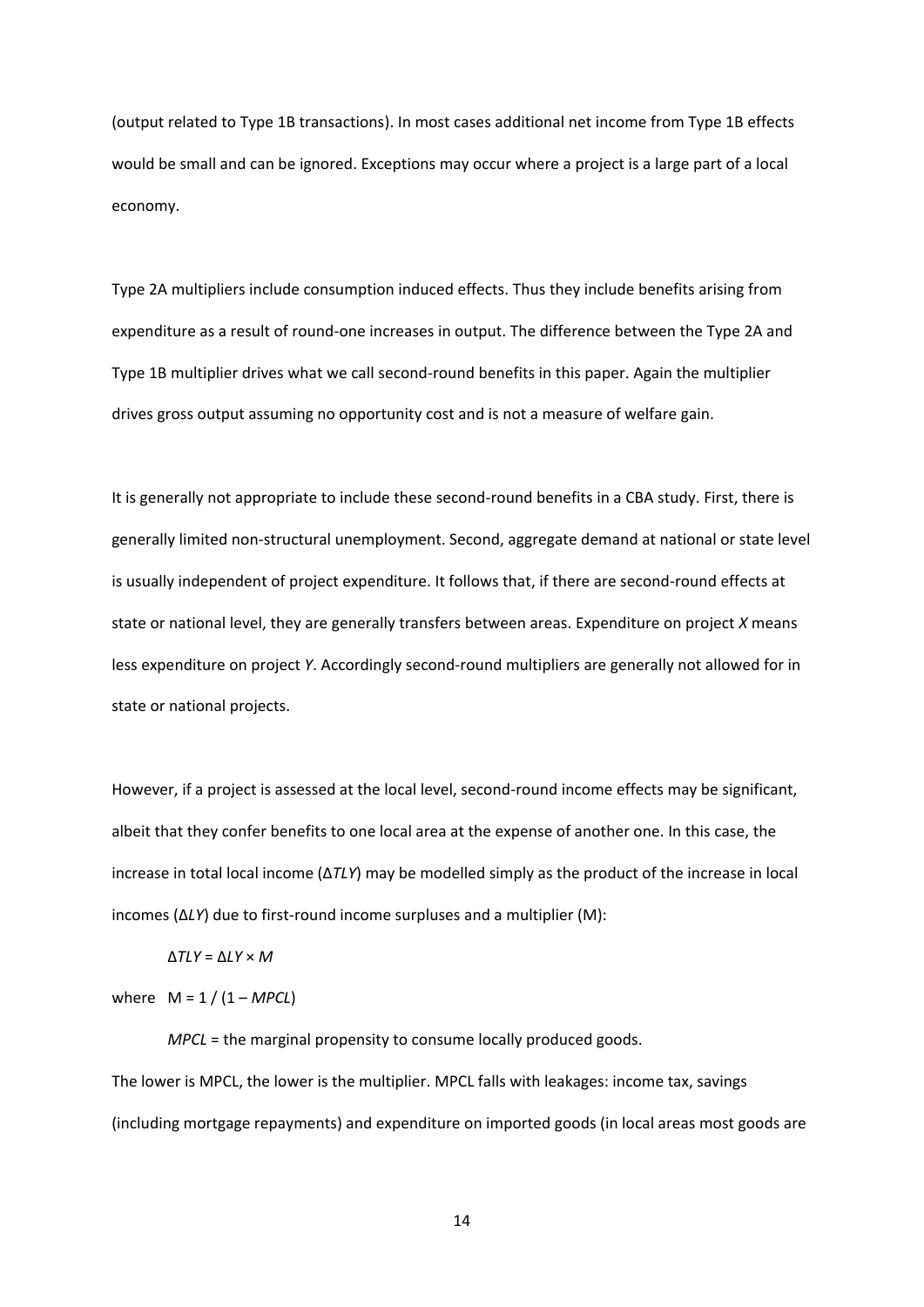imported). Thus the *MPCL* in a small local area can be as low as \$10 in \$100 or 0.1. Further, if workers attach a value to leisure, the net welfare benefit will be lower than the extra gross income

Second-round effects may also occur nationally or at state level with foreign capital. The assumption here is that the capital would not be spent in Australia in the "without project" case. On the other hand, if the capital is foreign, the returns to the owners would not count in a national or subnational CBA.

#### **Market Modelling**

The market modelling approach will depend on the scope of the CBA. Thus, the CBA may have to account for effects in related complementary or substitute markets and occasionally for benefits from flow-on expenditure.

The partial equilibrium approach to estimating related market effects is to model each market separately taking into account any major interactions. Realistically, the modelling may make crude assumptions about prices and marginal costs in relevant related markets. However, for most CBA studies of a mine project and related markets, this approach is sufficient, transparent and costeffective.

General equilibrium I-O models have well-known weaknesses (Australian Bureau of Statistics, 2011). They assume no supply constraints, a fixed input structure for each industry and, related to this, fixed (average) ratios for intermediate inputs and production. At the economic margin, most goods are likely to be imported especially in local areas. Therefore, applications of I-O models provide significantly upwardly biased results. This makes them unsuited to measuring *net* income gains and more especially net welfare gains. Moreover, the relevant data are rarely readily available.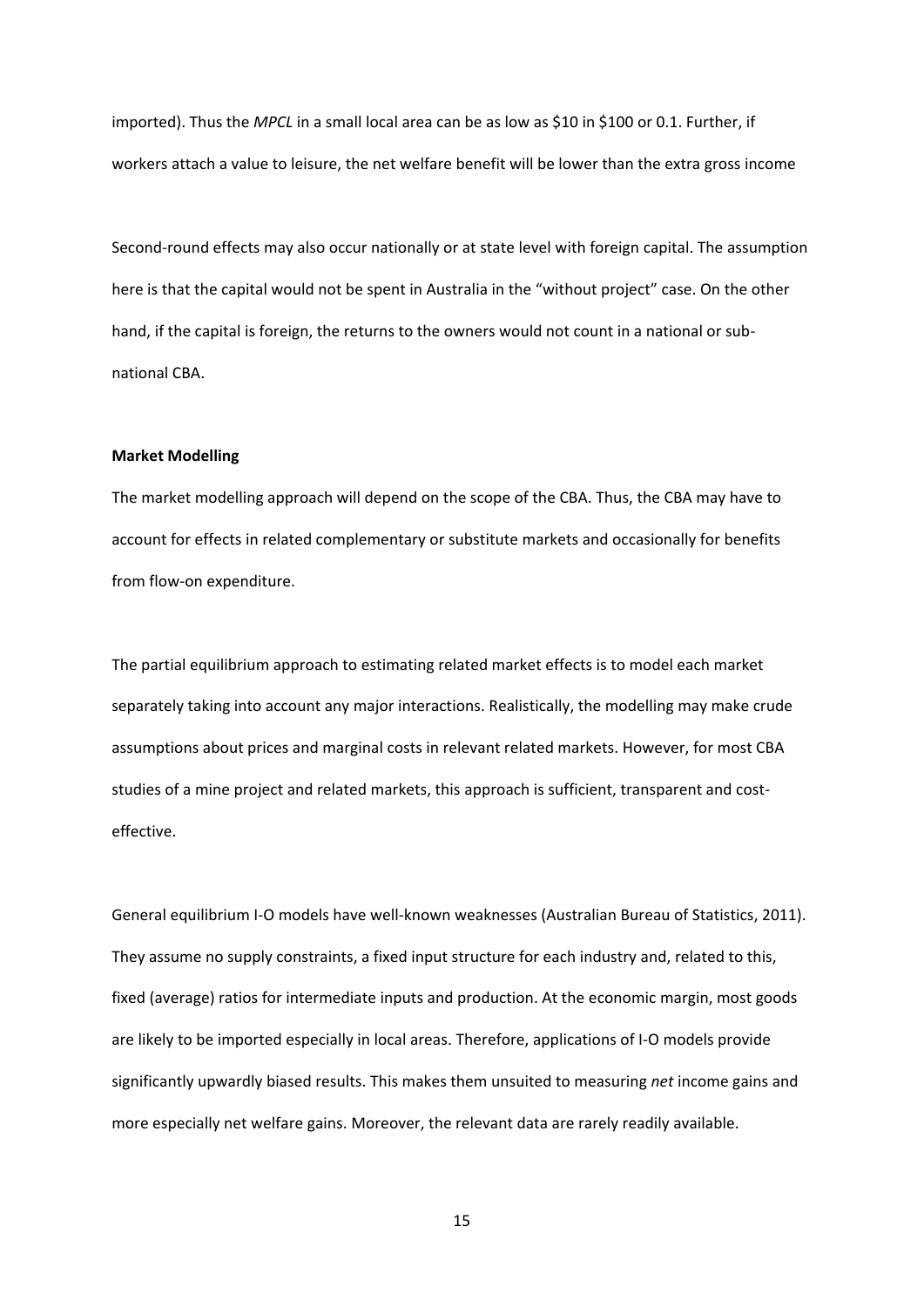Computer general equilibrium (CGE) modelling is a more sophisticated approach. A CGE model may contain several hundred market sectors or only a few. The behavioural equations that govern the model allow producers to substitute among inputs and consumers to substitute among final goods as the prices of commodities and factors shift. The model allows for supply constraints. However, the data requirements are several times more onerous for CGE models than for I-O models. Many assumptions, such as migration, are exogenous inputs to the model rather than outputs of the modelling process. Generally, CGE models are larger than necessary, complex, not transparent and not cost-effective for mining evaluations. And fundamentally they do not measure net welfare gains.

#### **Estimates of key inputs to the CBA**

Estimates of key inputs to the CBA are often critical. For example, the Australia Institute (2014) review of the BAEconomics (2014b) study for the Warkworth coal mine claimed that the coal price of A\$100/tonne was too high and operating costs of \$70.50/tonne too low and concluded that the project would lose money and not pay any royalties.

If the plan is to export the mineral, say coal, the value is the forecast FOB export price less transport costs to port. Typically, the coal price should be input in today's prices. However, any rise or fall in the export coal price in real terms needs to be accounted for in the CBA. Given uncertainties about coal prices, it may be most convenient either to adopt a constant medium-term price (in today's dollar values) or a real price that moves up or down at a constant rate. On the other hand, if the coal is consumed locally, the value is the opportunity cost of supplying the coal from an alternative source.

Operating costs of coal production also vary, notably with the strip ratio of waste to coal, and is generally lower for mine expansions than for new mines. However, few CBAs report operating costs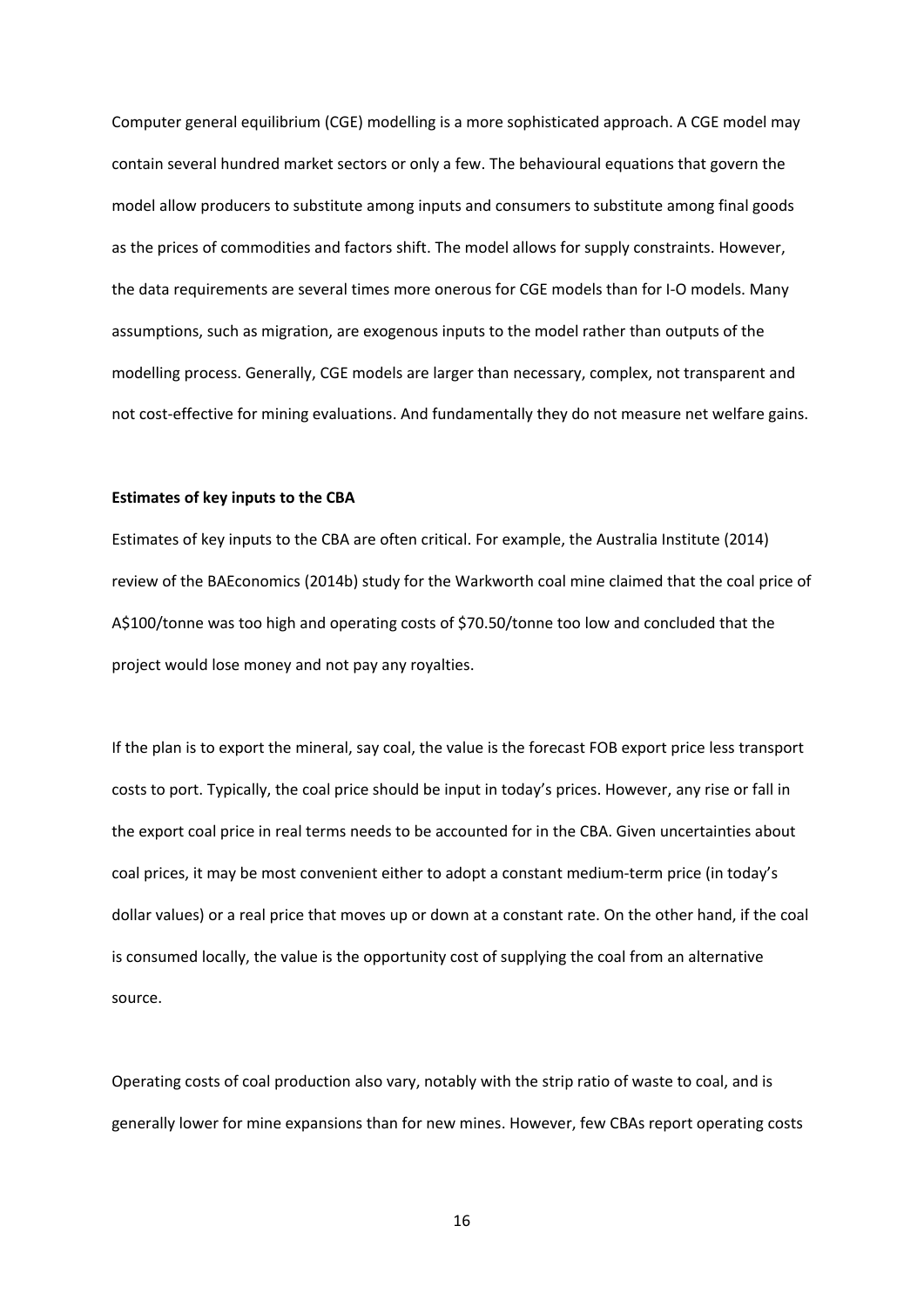or net profit per tonne on the grounds that this is confidential information. Instead they report an aggregate figure like the present value of operating costs over 30 years.

Another key variable is the labour surplus of mine workers, i.e. any difference between the after-tax gross wage received and their after-tax reservation wage. For Warkworth, BAEconomics (2014b) assumed that without the project 30% of workforce (employees and contractors) would leave workforce or move interstate, 30% would be reemployed within a year and 40\$ within two years. These assumptions were best estimates, not based on field research on wages in different sectors and workers' occupational preferences.

As Economists-at-Large (2013) noted, there is often a lack of transparency about the key assumptions and their derivation. Many CBA reports describe methodology and some assumptions. But they give only aggregate economic results and limited details on critical data inputs (DeLoitte Access Economics, 2014). Even given confidentiality concerns, it would seem possible to improve transparency.

It is sometimes proposed that a government agency should provide default values for key mining inputs. However, any such default values would have to embrace a range to allow for variations in mineral quality and location, mining conditions and employment opportunities. In practice, decision making bodies would still need to consider evidence-based project specific estimates.

#### **Treatment of risk and uncertainty**

There are many aspects to risks. These include risks where variance can be plausibly estimated, risks where there is little knowledge, possibilities of high or irreversible damages, and risks where implementation does not meet approval conditions. Moreover, while a government agency may be risk neutral with respect to public expenditure on the basis of risk spreading and pooling principles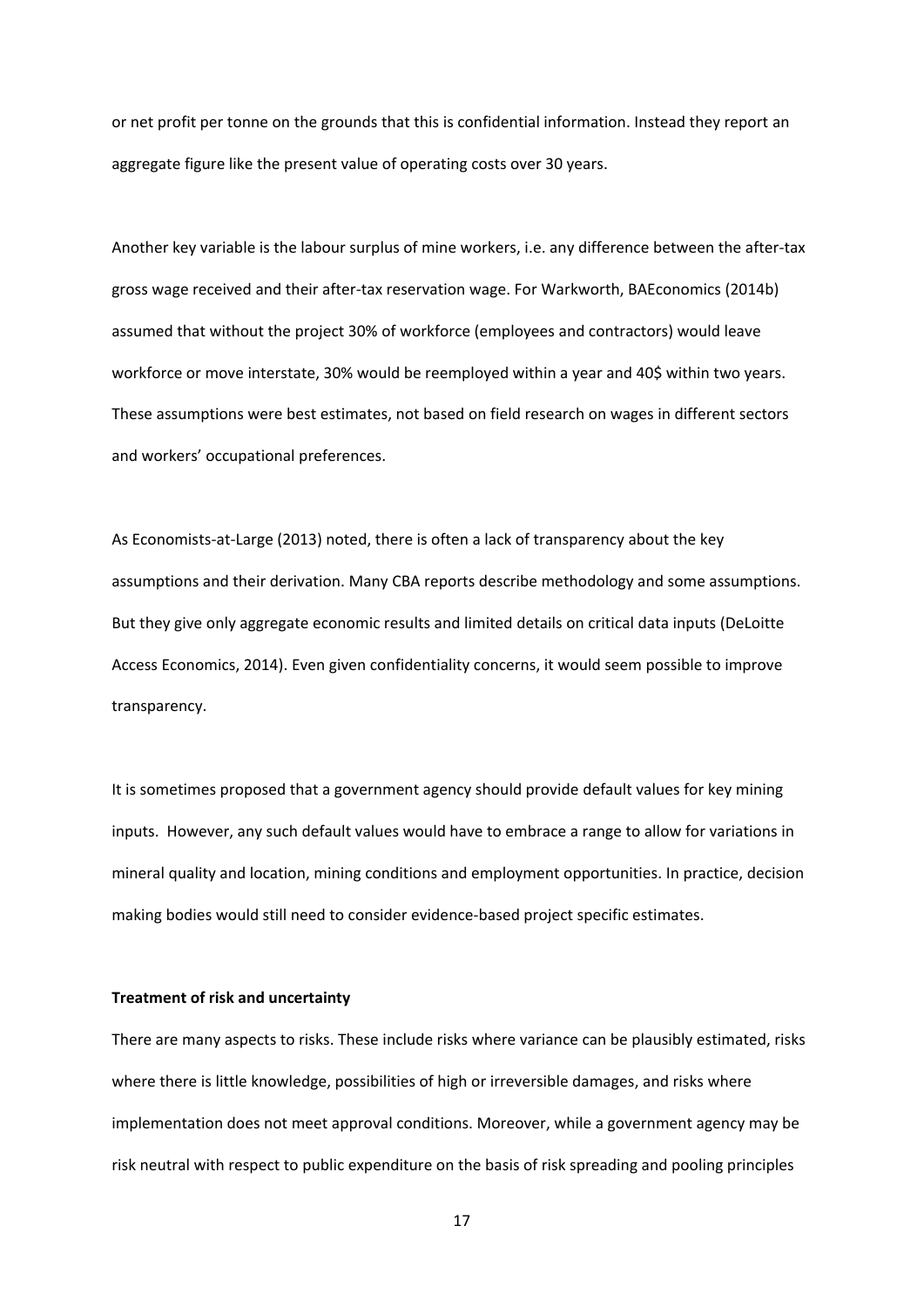as advocated by Arrow and Lind (1970), local communities may be risk averse about particular projects.

In this environment, the common CBA approach to uncertainty has three aspects. First, where plausible, to estimate likely variances and their impact on the expected outcome by use of sensitivity tests. Again, where plausible, probabilities should be attached to these variations. Second, if there is a high level of uncertainty about some variables, to seek additional information prior to a decision. This may be particularly important when long term damage is a possibility, for example through possible loss of an aquifer. Third, risk management conditions should be built into the mining approval along with appropriate deterrents for failures to meet conditions.

Ideally, Monte Carlo simulations of full probability outcomes (based on random selections from the distributions of the independent variables) would be run for major mining projects. This is rarely feasible. However, unless mine proponents can provide convincing indications of likely ranges and probabilities for mine projects, government may adopt risk-averse conjectures of future impacts and outcomes.

## **5 Special Government Requirements**

Often governments have special interests and hence information requirements. Typically these may include impacts on employment, royalties, some specific environmental or social impacts, or local effects.

What should be stressed here is that any impacts that affect the productivity of business or the welfare of households are included in CBA studies. Employment benefits and royalties, social and environmental impacts are **all** included in CBA studies. Separate reports on these impacts are unnecessary, encourage double counting and may create confusion.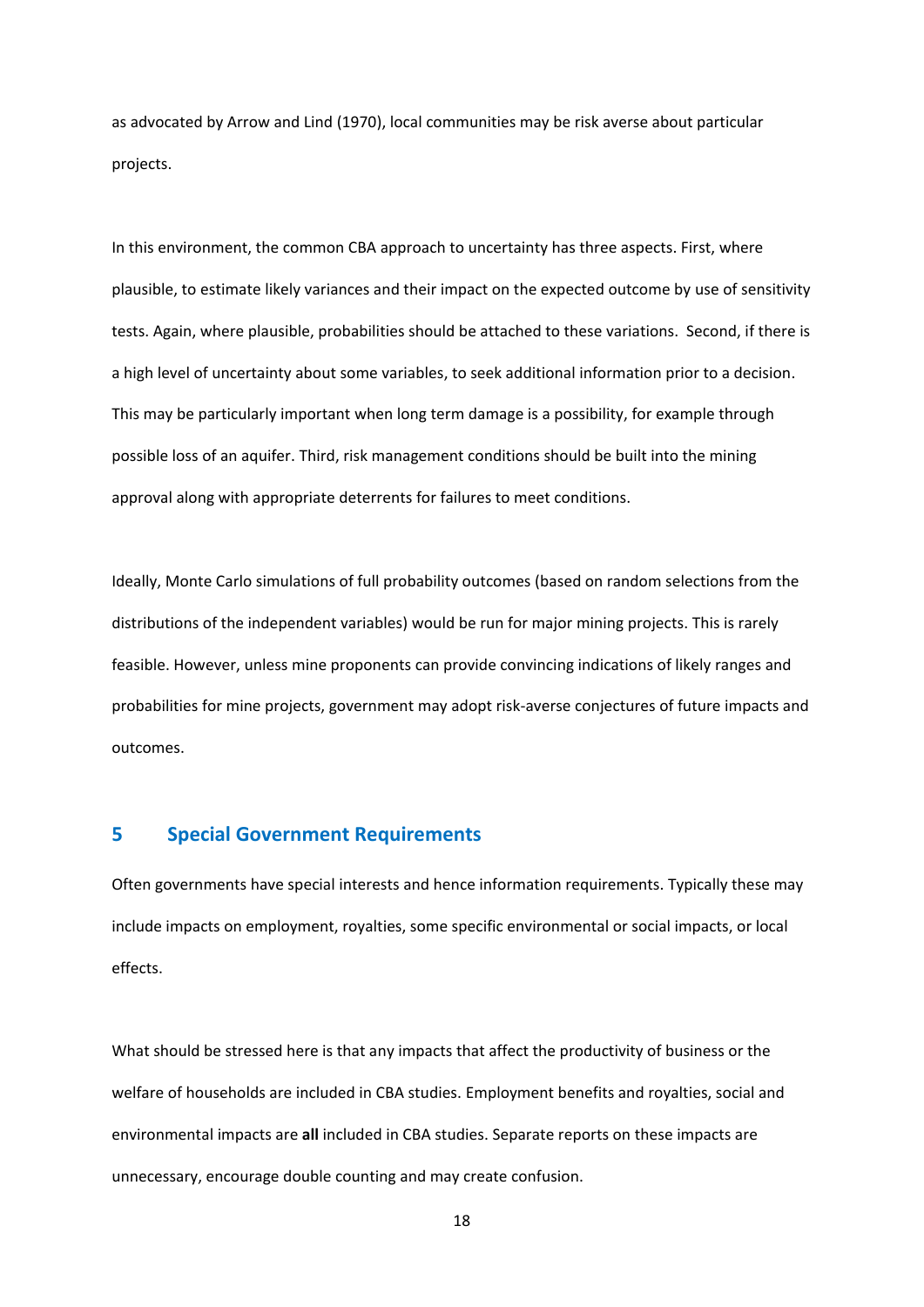An issue which often creates difficulty is the "social and economic impacts in the locality". Apart from the issue of defining the locality, there are two other difficult matters. These are (i) the definition of local economic benefits and (ii) the treatment of local environmental and social effects.

A local economic study is sometimes referred to as an Economic Impact Analysis (EIA). An EIA describes the "economic" impacts of a project at a specified spatial level. However there is no agreed definition of an EIA. An EIA may be an estimate of:

- 1. The value of gross output (or revenue) produced in an area that includes the contribution of imports.
- 2. The value added produced in an area (gross state, regional or local product), which includes returns to capital and income accruing to foreigners / non-locals.
- 3. The increase in income accruing to entities in the specified area.
- 4. The increase in local labour income.
- 5. The employment impact measured by persons employed rather than by income metrics.

Of these measures, option (3) is probably the most meaningful but harder to estimate than (2) which is more commonly estimated. In principle, the income gains in (3) should be captured in a state CBA*.* As discussed above, a CBA may not capture second and third-order inter-firm transactions (1B multiplier effects). However, in a CBA opportunity costs are netted off to provide an estimate of the net welfare gain. Also transfers associated with second-round gains are usually excluded from national or state CBAs.

Turning to social and environmental impacts, again a CBA at a national or state level should pick up any local effects. Importing an alternative methodology creates unnecessary confusion. Overall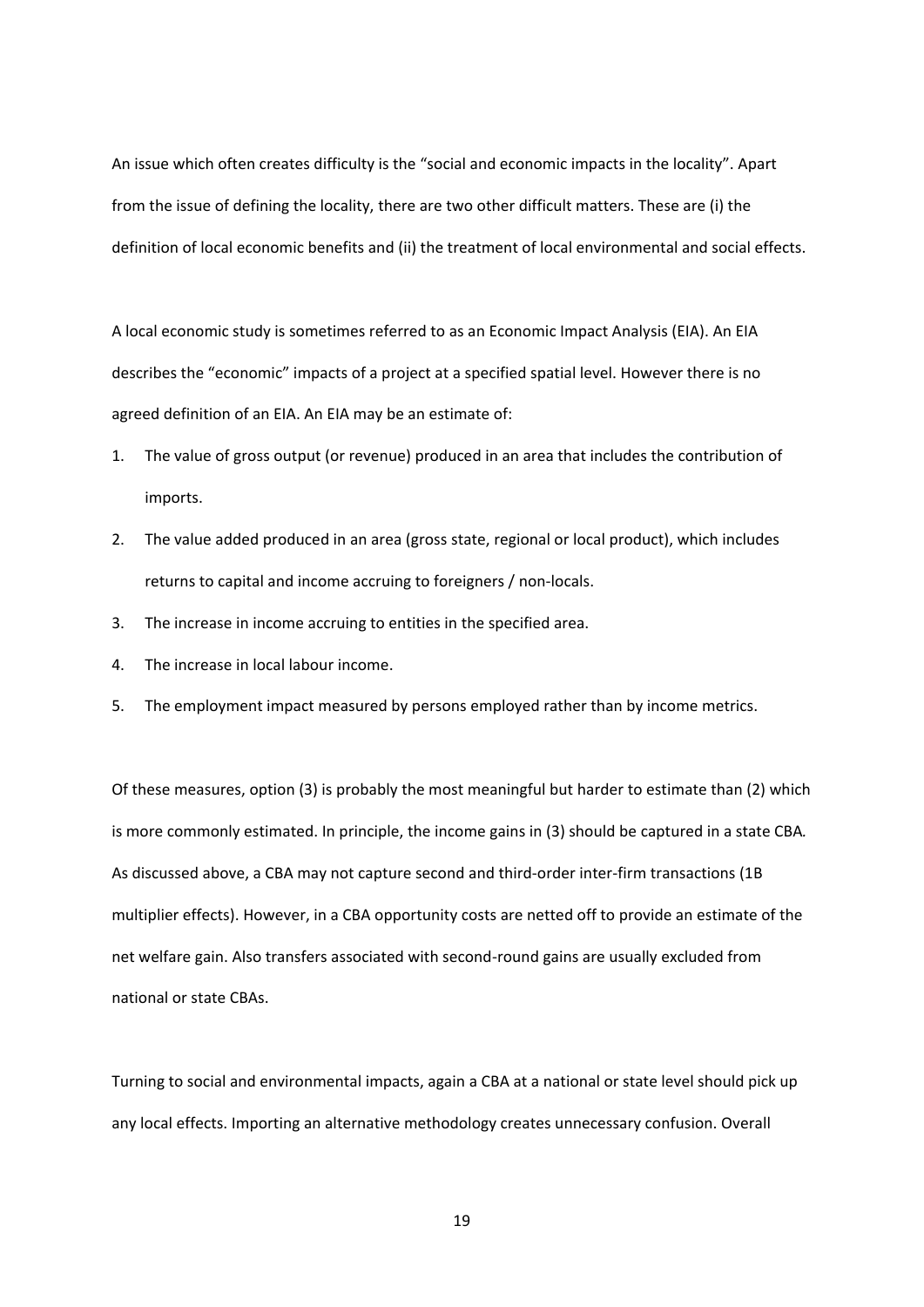there is a serious risk that the multiplicity of requirements and criteria creates a confusing guide for the evaluation of major projects.

### **6 Conclusions**

Mining often involves a complex mixture of public and private interests and therefore requires a comprehensive form of evaluation. CBA provides this. CBA assesses the economic, social and environmental impacts based on well-developed, objective and democratic principles of valuation, and provides transparent and testable results that are open to empirical validation. It can be applied at any spatial level.

The commonly argued limitations of CBA are data availability, the difficulty of valuing non-market goods especially biodiversity, project scope and uncertainty. This paper has discussed all these issues and acknowledges difficulties in each area. However, these limitations are also relevant for all other evaluation approaches.

Critically CBA is evidence based. Community weighting of impacts is derived from observations of behaviour or from stated preference surveys. The weights are testable and not based on the subjective opinions of individual decision makers. CBA can also show how impacts are distributed to different groups thus providing the basis for an assessment of distributional effects.

Unquantified impacts should be discussed in the CBA report. However these impacts should be viewed in the context of the quantified net public benefit or cost. If there is an estimated net public benefit, do these factors offset this benefit? Certainly this requires some judgement as to the relative importance of these factors. But as far as possible the weights attributed to the unquantified impacts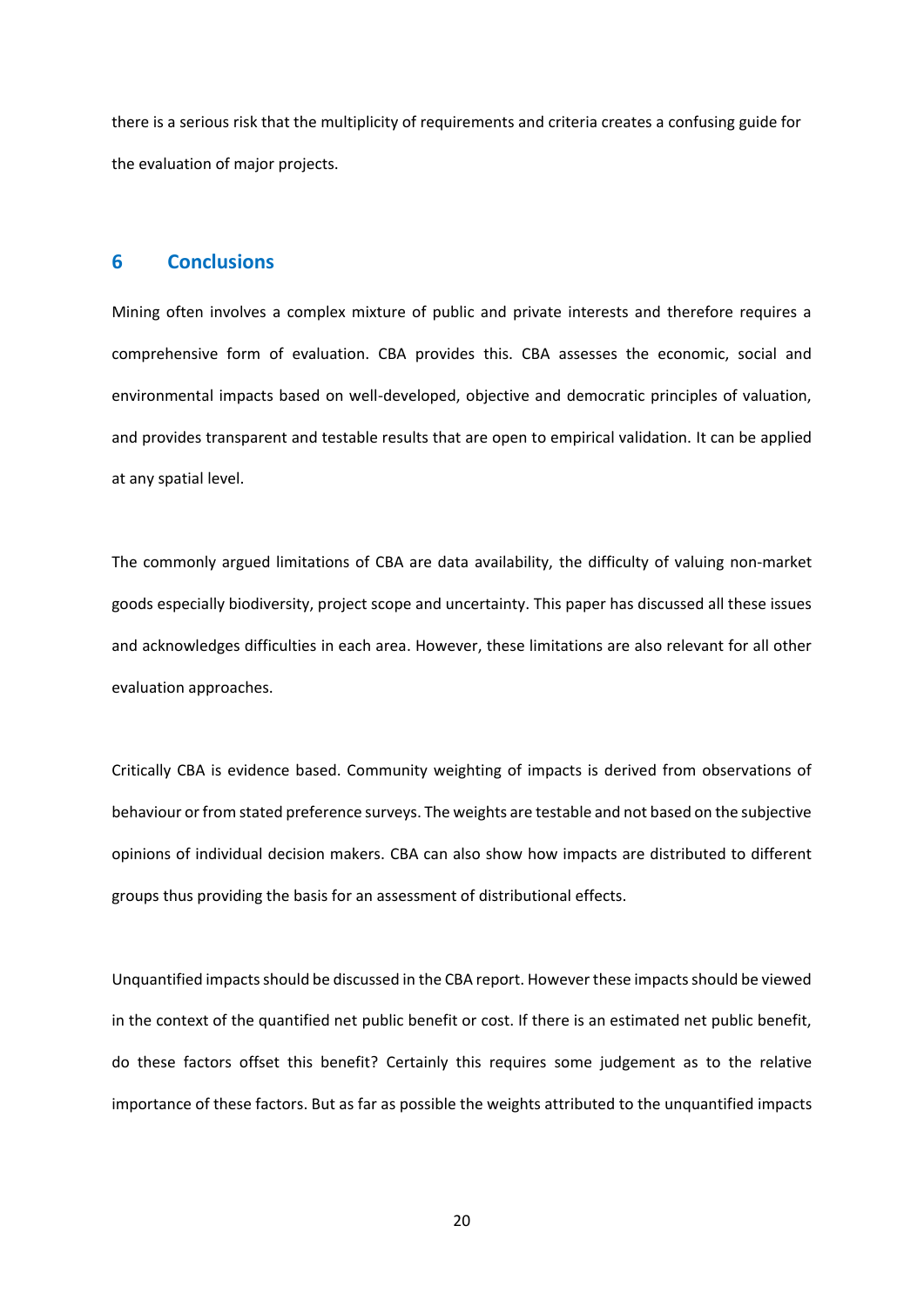should be conceived within a CBA framework rather than out of the subjective thoughts of the decision making parties.

## **References**

Abelson, P. 2012, *Public Economics, Principles and Practice*, 3E, McGraw-Hill, Sydney.

Arrow, K.J. and R.C. Lind, 1971, 'Uncertainty and the evaluation of public investment decisions',

American Economic Review, 60, 374-78.

Australian Bureau of Statistics, 2011, *Australian National Accounts: Input-Output Tables – Electronic Publications, Final Release 2006-07 tables*.

Australia Institute, 2014, *Warkworth Continuation Project*, Submission to NSW Planning Assessment Commission.

BAEconomics, 2014a, *NSW Draft Guidelines for the economic assessment of mining and coal seam gas proposal – A Review*.

BAEconomics, 2014b, *Economic Impact Assessment for Warkworth Continuation 2014 and Mount Thorley Operations, 2014*.

Baker, R. and B, Ruting, 2014, *Environmental Policy Analysis: A Guide to Non-Market Valuation, Productivity Commission,* Staff Working Paper, Canberra*.*

Boardman A. et al, 2011, *Cost-Benefit Analysis: Concepts and Practices*, Pearson, New Jersey, USA. Campbell, R., 2014 June, *Seeing through the dust: Coal in the Hunter Valley Economy*, Australia Institute, Canberra.

DeLoitte Access Economics, 2014, *Peer Review of Economic Assessment of Mount Thorley Warkworth Extension*, prepared for Department of Planning and Environment.

Economists-at-Large, 2013, *Submission on Major Project Assessment Processes*, submission to the Productivity Commission.